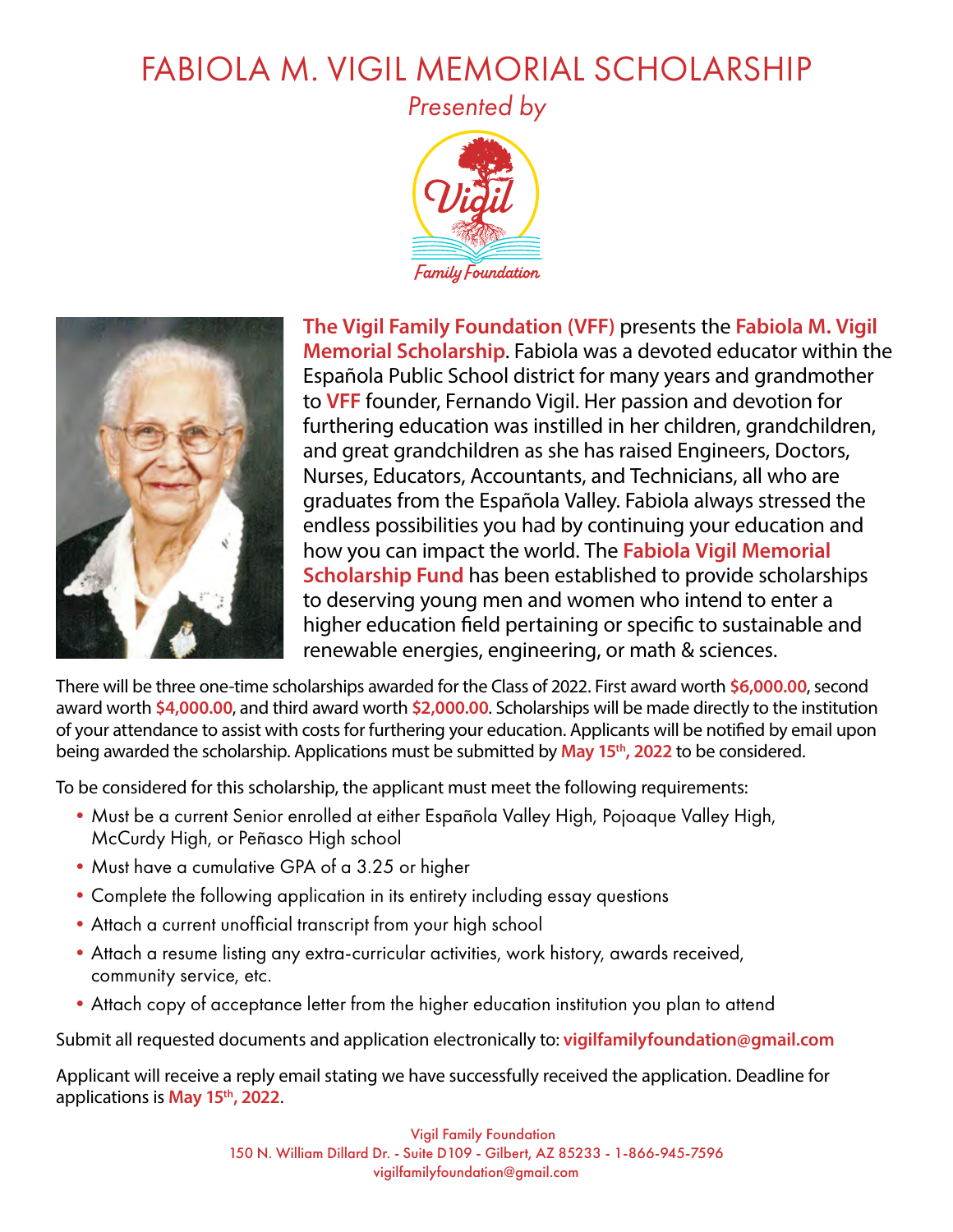## Fabiola M. Vigil Memorial Scholarship Application

| <b>Name</b>                                         |                                                         |
|-----------------------------------------------------|---------------------------------------------------------|
|                                                     |                                                         |
| Email                                               | Phone                                                   |
| <b>Address</b>                                      |                                                         |
|                                                     |                                                         |
| City, State                                         | Zip                                                     |
|                                                     |                                                         |
| <b>High School Attended</b>                         |                                                         |
|                                                     |                                                         |
| <b>Graduation Date</b>                              | <b>Current GPA</b>                                      |
| Parent/Guardian                                     |                                                         |
|                                                     |                                                         |
| Extracurricular Activities involved in (list below) |                                                         |
|                                                     |                                                         |
|                                                     |                                                         |
|                                                     |                                                         |
|                                                     |                                                         |
| Institution of higher education you plan to attend  |                                                         |
| Degree Plan                                         | Have you been accepted to this institution? (Yes or No) |
|                                                     |                                                         |
| <b>Institution's Address</b>                        |                                                         |
| City, State                                         | Zip                                                     |
|                                                     |                                                         |
| <b>Institution Main Phone Number</b>                | <b>Registrar Phone Number</b>                           |

Vigil Family Foundation 150 N. William Dillard Dr. - Suite D109 - Gilbert, AZ 85233 - 1-866-945-7596 vigilfamilyfoundation@gmail.com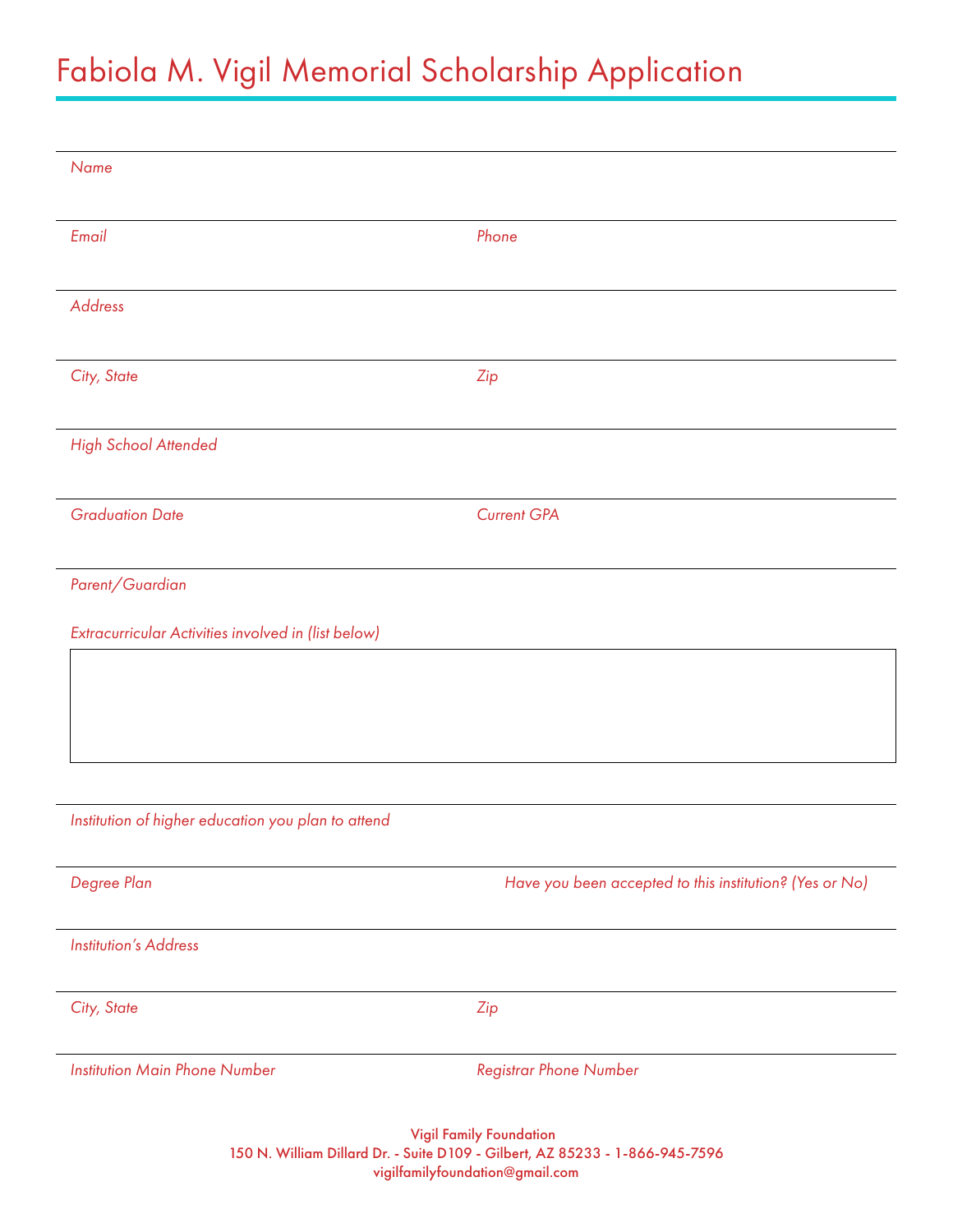## Written Essay

*Please answer both questions to the best of your abilities in at least 500 words.*

What does Climate Change mean to you, and how do you see it affecting your local community or state?